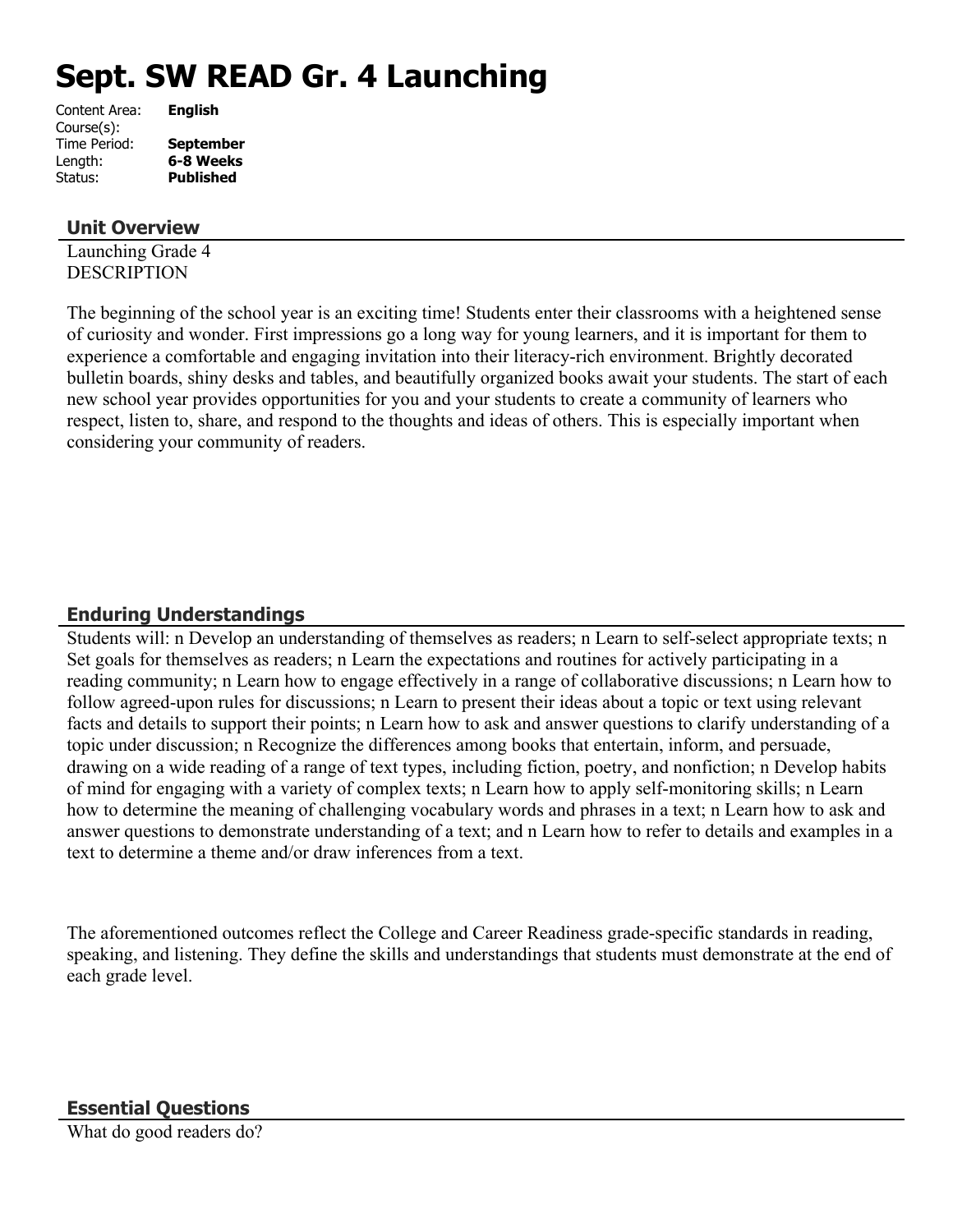## **Instructional Strategies & Learning Activities**

Interactive Read-Aloud Lessons

Lesson 1: What Is Reading Workshop? uses Tomás and the Library Lady by Pat Mora. Rationale: Readers learn about the power of reading in people's lives. Students will discuss how reading workshop is a time for them to learn and grow as readers. Common Core State Standards: RL.4.1, RL.4.2, SL.4.1, SL.4.2, SL.4.3, SL.4.4, RL.4.10, L.4.1, L.4.3, L.4.5, L.4.6, W.4.10 Skills and Strategies: Making Inferences, Determining Importance, Speaking to Communicate, Listening and Responding, Engaging in Discussion/ Collaborating

Lesson 2: Learning About Ourselves As Readers and Making Connections uses The Lonely Book by Kate Bernheimer. Rationale: Readers develop an understanding of their unique identities and histories as readers and learn about other readers in their reading community. Students will learn how they can make connections to texts through their personal and reading community experiences and how this will deepen their understanding and ability to talk about the texts they read. Common Core State Standards: RL.4.1, RL.4.2, RL.4.3, SL.4.1, SL.4.2, SL.4.3, SL.4.4, RL.4.10, L.4.1, L.4.3, L.4.6 Skills and Strategies: Using Schema, Making Inferences, Determining Importance, Speaking to Communicate, Listening and Responding, Engaging in Discussion/Collaborating

Lesson 3: Creating a Reading Life uses A Whiff of Pine, a Hint of Skunk: A forest of poems by Deborah Ruddell.Rationale: Readers use their own identities, as well as recommendations from their reading community, to self-select well-matched texts, read for different purposes, and set reading goals. Students will learn how to select appropriate texts for independent reading and monitor for understanding and enjoyment. Common Core State Standards: RL.4.1, RL.4.2, RI.4.1, SL.4.1, SL.4.2, SL.4.3, SL.4.4, RL.4.10, L.4.1, L.4.3, L.4.5, L.4.6 Skills and Strategies: Text and Genre Features/Structure, Making Inferences, Finding Word Meaning (Vocabulary), Speaking to Communicate, Listening and Responding, Engaging in Discussion/Collaborating

Lesson 4: Making Meaning and Digging Deeper! uses Moonshot: The Flight of Apollo 11 by Brian Floca. Rationale: Readers bring what they know or have experienced to all types of reading (activating their schema) and ask questions as they continually interact with a text. Students will learn how to "stop and jot" to activate their schema and generate questions. Common Core State Standards: RI.4.1, RI.4.2, RI.4.3, RI.4.7, SL.4.1, SL.4.2, RI.4.10, L.4.1, L.4.3, L.4.6, W.4.10 Skills and Strategies: Using Schema, Questioning, Determining Importance, Speaking to Communicate, Listening and Responding, Engaging in Discussion/Collaborating

Lesson 5: Knowing When I Get It! uses A Whiff of Pine, a Hint of Skunk: A forest of poems by Deborah Ruddell. Rationale: Readers know how it feels to understand their reading and pay attention when meaning breaks down. Students will learn how to monitor for meaning at text, paragraph, and word level and to use "fix-up" strategies when meaning breaks down. Common Core State Standards: RL.4.2, RL.4.3, RL.4.4, SL.4.1, SL.4.2, SL.4.3, SL.4.4, L.4.4, RL.4.10, L.4.1, L.4.3, L.4.6 Skills and Strategies: Using Schema,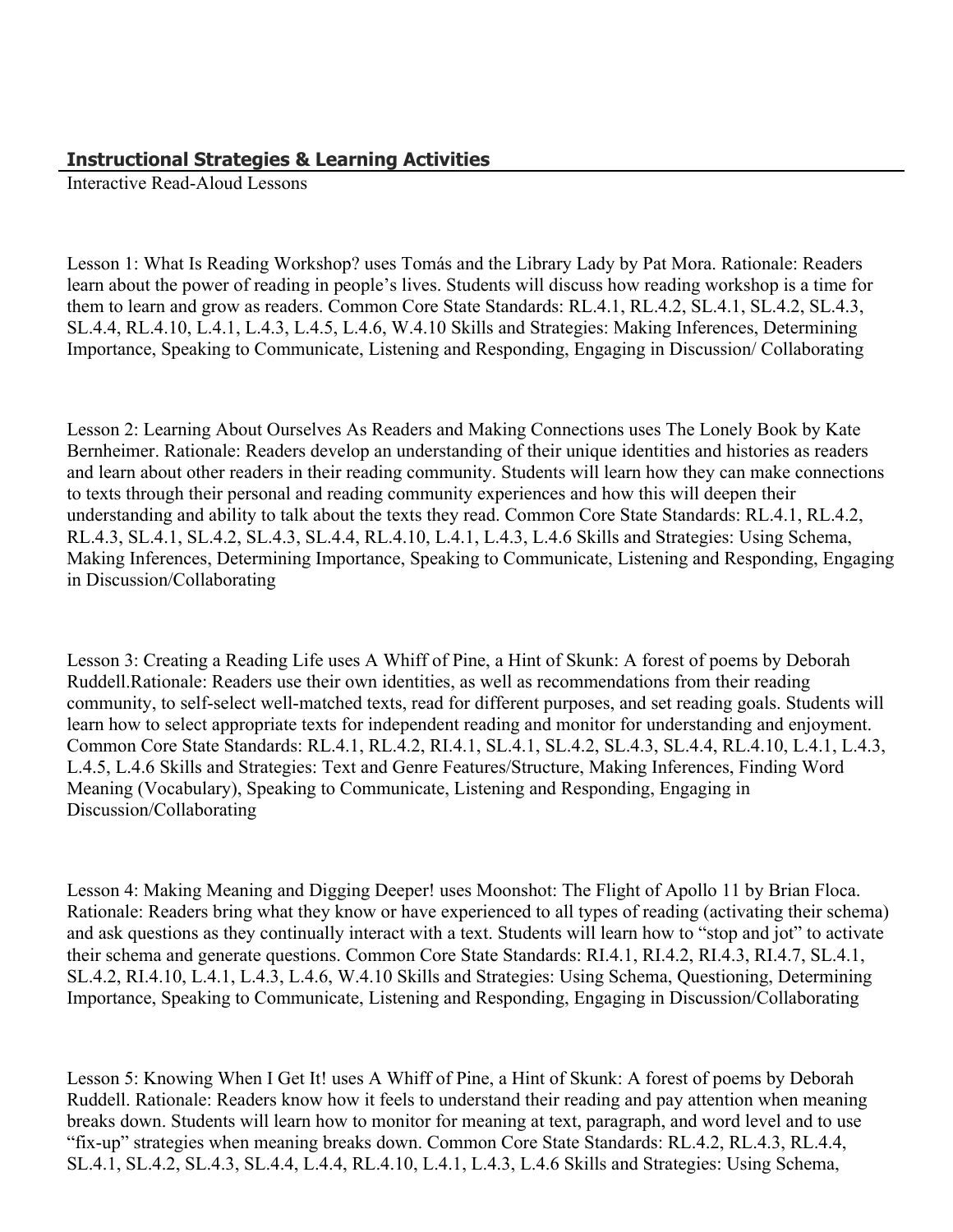Making Inferences Monitoring and Repairing Comprehension, Finding Word Meaning (Vocabulary), Speaking to Communicate, Listening and Responding, Engaging in Discussion/Collaborating

Lesson 6: Sharing Our Thinking uses Planting the Trees of Kenya: The Story of Wangari Maathai by Claire A. Nivola. Rationale: Readers talk with others about texts to extend their thinking and grow new ideas. Students will learn how to engage in collaborative and purposeful conversations about texts to deepen their understanding and appreciation. Common Core State Standards: RI.4.1, RI.4.2, RI.4.3, SL.4.1, SL.4.2, SL.4.3, SL.4.4, RI.4.10, L.4.1, L.4.3, L.4.4, L.4.6, W.4.10 Skills and Strategies: Making Inferences, Determining Importance, Synthesizing, Speaking to Communicate, Listening and Responding, Engaging in Discussion/Collaborating

Lesson 7: Tracking Our Thinking uses Planting the Trees of Kenya: The Story of Wangari Maathai by Claire A. Nivola. Rationale: Readers use tools to keep track of their thinking and prepare for discussions about texts. Students will learn how to establish a Reading Notebook and to notate and reference their thinking about texts. Common Core State Standards: RI.4.1, RI.4.2, RI.4.3, SL.4.1, SL.4.2, SL.4.3, SL.4.4, RI.4.10, L.4.1, L.4.3, L.4.6, W.4.10 Skills and Strategies: Using Schema, Making Inferences, Determining Importance, Speaking to Communicate, Listening and Responding, Engaging in Discussion/Collaborating

Lesson 8: Keeping the Conversation Going uses Albert by Donna Jo Napoli. Rationale: Readers initiate and build conversations around the big ideas or themes in texts. Students will learn how to infer themes in fiction texts and provide specific evidence from the text to support their points when engaged in conversations. Common Core State Standards: RL.4.1, RL.4.2, RL.4.3, SL.4.1, SL.4.2, SL.4.3, SL.4.4, RL.4.10, L.4.1, L.4.3, L.4.6, W.4.10 Skills and Strategies: Making Inferences, Determining Importance, Synthesizing, Speaking to Communicate, Listening and Responding, Engaging in Discussion/Collaborating

#### Mini-Lessons

Lesson 1: Our Reading Habits uses "The Library of My Dreams" by E.D. Woodworth from the Launching Shared Texts. Rationale: Readers develop habits of mind to deepen their understanding of texts. Students will learn how to make connections to texts and notate their thinking in their Reading Notebooks. Common Core State Standards: RL.4.1, RL.4.2, SL.4.1, W.4.9, RL.4.10, L.4.1, L.4.3, L.4.5, L.4.6, W.4.10 Skills and Strategies: Using Schema, Making Inferences, Speaking to Communicate, Listening and Responding, Engaging in Discussion/Collaborating

Lesson 2: Growing As Readers uses Tomás and the Library Lady by Pat Mora. Rationale: Readers set goals to enhance their reading lives. Students will learn how to reflect upon their reading habits and make plans for growth as readers. Common Core State Standards: RL.4.1, SL.4.1, SL.4.2, L.4.1, L.4.3, L.4.6, W.4.10 Skills and Strategies: Using Schema, Making Inferences, Determining Importance, Speaking to Communicate, Listening and Responding, Engaging in Discussion/Collaborating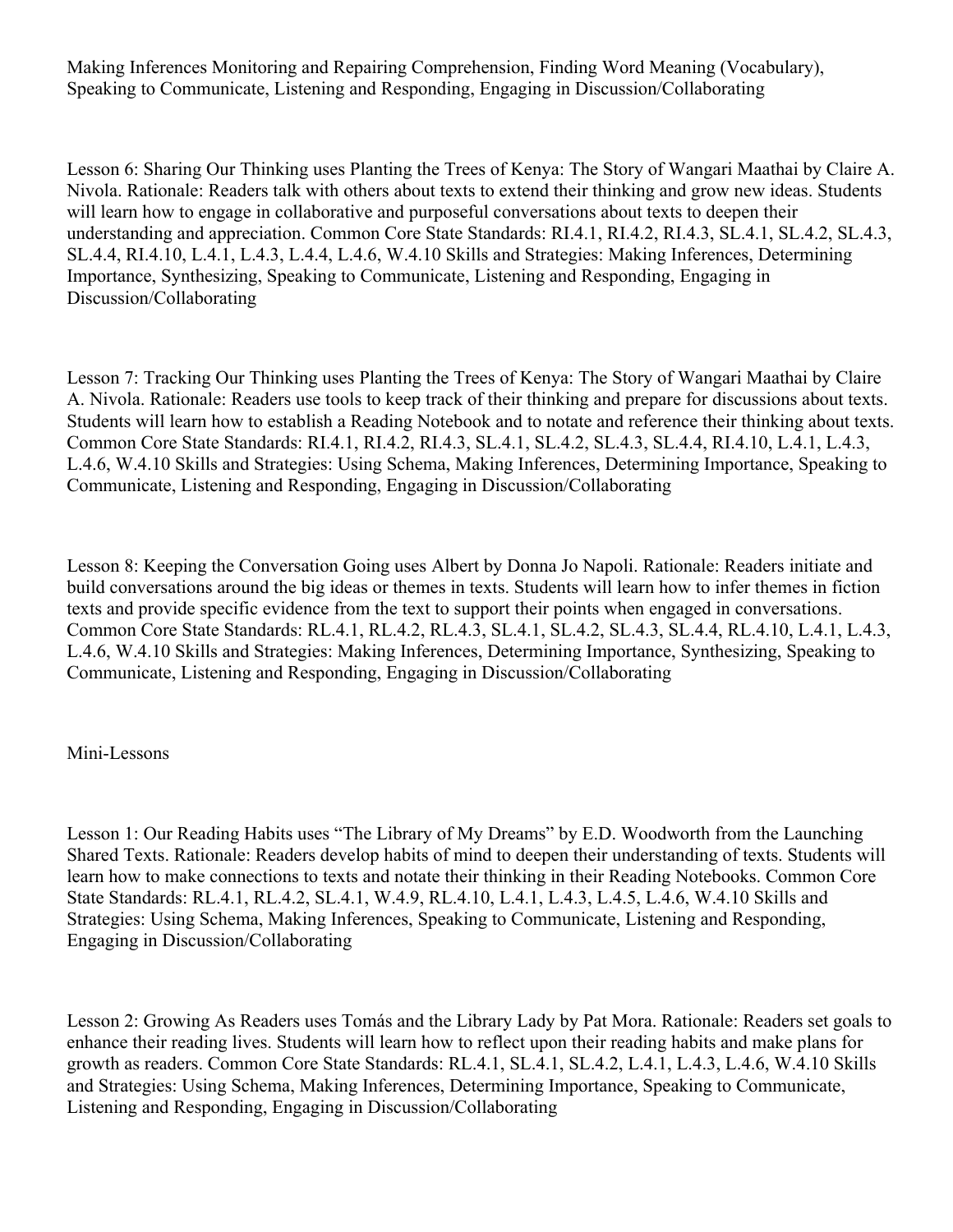Lesson 3: What's My Role in a Reading Community? uses "What a Pro Knows: Bubble Science" by Carly Schuna from Highlights® Magazine from the Launching Shared Texts. Rationale: Readers share ideas with other readers to deepen understanding and become stronger readers. Students will learn how to infer key ideas in texts and to communicate and exchange these ideas with members of their reading community. Common Core State Standards: RI.4.1, RI.4.2, RI.4.3, SL.4.1, RI.4.10, L.4.1, L.4.3, L.4.6 Skills and Strategies: Making Inferences, Determining Importance, Speaking to Communicate, Listening and Responding, Engaging in Discussion/Collaborating

Lesson 4: Getting Ready to Discuss uses "Bee Smart!" by Karen Smith and Carey Moore, from the Launching Shared Texts. Rationale: Readers think about their reading and prepare for conversations with other readers. Students will learn how to stop and jot important information to notate their thinking in preparation for discussions about texts. Common Core State Standards: RI.4.1, RI.4.2, SL.4.1, SL.4.4, W.4.9, RI.4.10, L.4.1, L.4.3, L.4.5, L.4.6 Skills and Strategies: Text and Genre Features/Structure, Determining Importance, Speaking to Communicate, Listening and Responding, Engaging in Discussion/Collaborating

Lesson 5: Think–Pair–Share! uses "Going Green in School" by Carol Lattimore from the Launching Shared Texts. Rationale: Readers ask questions before, during, and after reading and talk about their reading to deepen understanding. Students will learn strategies for purposeful talk in partnerships, including questioning strategies. Common Core State Standards: RI.4.1, RI.4.4, RI.4.8, SL.4.1, SL.4.3, L.4.4, RI.4.10, L.4.1, L.4.3, L.4.6, W.4.10 Skills and Strategies: Questioning, Making Inferences, Synthesizing, Monitoring and Repairing Comprehension, Finding Word Meaning (Vocabulary), Speaking to Communicate, Listening and Responding, Engaging in Discussion/Collaborating

Lesson 6: Being a Careful Reader uses Moonshot: The Flight of Apollo 11 by Brian Floca. Rationale: Readers understand that reading is a process of making meaning and pay attention when meaning breaks down. Students will learn how to monitor their reading for understanding and reread using context clues to make sense of a text. Common Core State Standards: RI.4.1, RI.4.4, L.4.4, SL.4.1, RI.4.10, L.4.1, L.4.3, L.4.6 Skills and Strategies: Making Inferences, Monitoring and Repairing Comprehension, Finding Word Meaning (Vocabulary), Speaking to Communicate, Listening and Responding, Engaging in Discussion/Collaborating

Lesson 7: Making Pictures in Our Minds uses Albert by Donna Jo Napoli. Rationale: Readers of fiction visualize the story unfolding like a movie in their minds. Students will learn how to create mental images based upon the descriptions in the text in order to enhance their understanding and recall of important moments. Common Core State Standards: RL.4.1, RL.4.3, RL.4.10, SL.4.1, L.4.1, L.4.3, L.4.6 Skills and Strategies: Text and Genre Features/Structure, Visualizing, Determining Importance

Lesson 8: The Magic of Fiction uses "Anchor Leg" by Rich Wallace from Highlights® Magazine from the Launching Shared Texts. Rationale: Readers use the essential elements of the fiction genre to make meaning. Students will learn how to utilize story elements and writer's craft techniques to deepen understanding of fiction texts. Common Core State Standards: RL.4.1, RL.4.2, RL.4.3, SL.4.1, SL.4.2, RL.4.10, L.4.1, L.4.3, L.4.6, W.4.10 Skills and Strategies: Text and Genre Features/Structure, Making Inferences, Determining Importance, Speaking to Communicate, Listening and Responding, Engaging in Discussion/Collaborating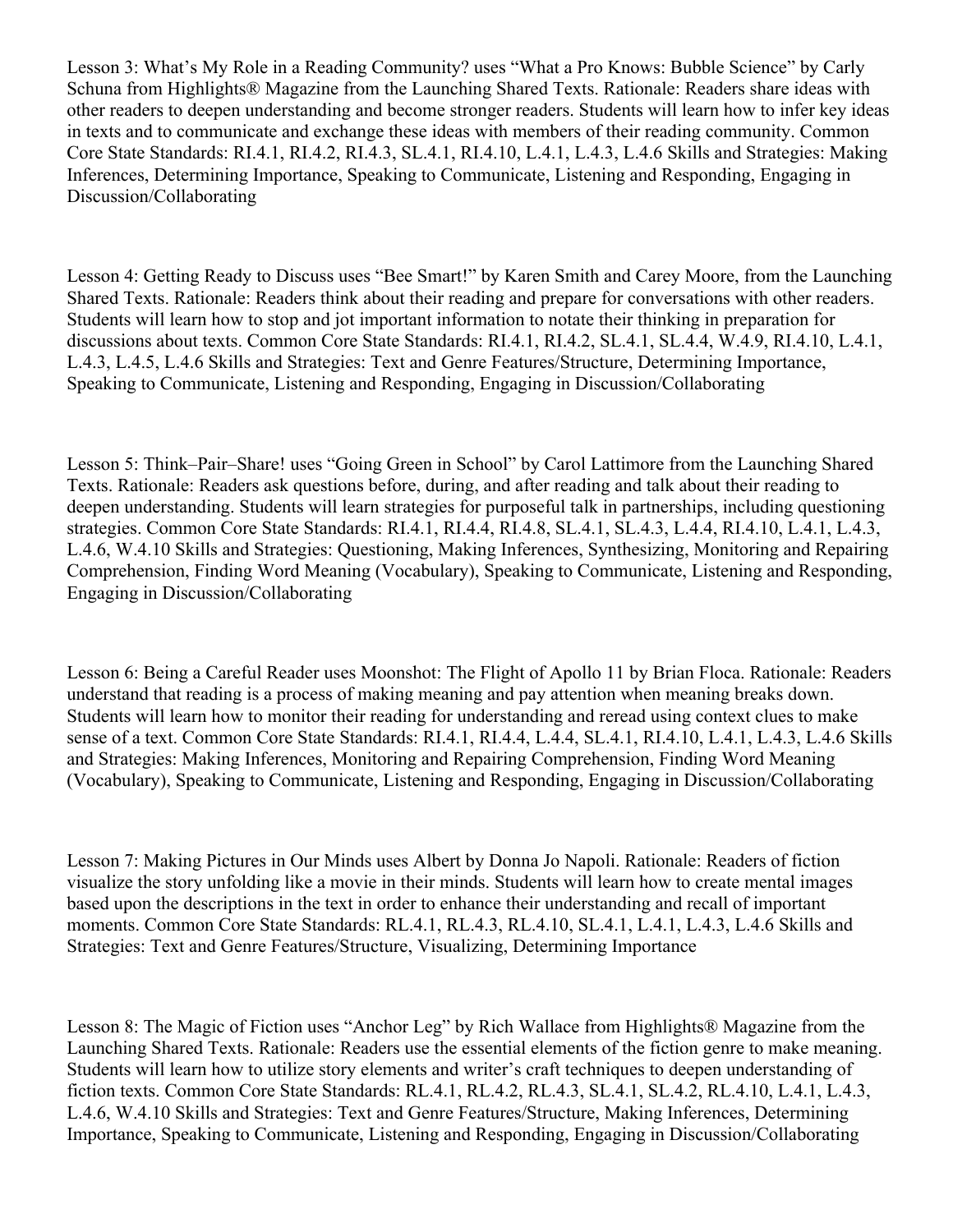Lesson 9: Reading Poetry: What's It REALLY All About? uses "Stapler" by Georgia Heard and "Roller Coaster Rob" by E.D. Woodworth from the Launching Shared Texts. Rationale: Readers of poetry create personal meaning from texts by blending what is read with relevant background knowledge or schema. Students will learn how to infer or draw conclusions about big ideas or themes in poems. Common Core State Standards: RL.4.1, RL.4.2, SL.4.1, RL.4.10, L.4.1, L.4.3, L.4.5, L.4.6, W.4.10 Skills and Strategies: Text and Genre Features/Structure, Using Schema, Determining Importance, Synthesizing, Making Inferences, Speaking to Communicate, Listening and Responding, Engaging in Discussion/Collaborating

Lesson 10: The Amazing World of Nonfiction uses "How Humpbacks Go Fishing" by Linda Brown Anderson from Highlights® Magazine from the Launching Shared Texts. Rationale: Readers of nonfiction use the elements of the genre to make meaning. Students will learn how to use nonfiction text features to determine what is important and identify key ideas. Common Core State Standards: RI.4.1, RI.4.2, RI.4.7, SL.4.1, RI.4.10, L.4.1, L.4.3, L.4.4, L.4.6, W.4.10 Skills and Strategies: Text and Genre Features/Structure, Making Inferences, Determining Importance, Speaking to Communicate, Listening and Responding, Engaging in Discussion/Collaborating •

# **Integration of Career Readiness, Life Literacies and Key Skills**

| TECH.9.4.5.DC.4  | Model safe, legal, and ethical behavior when using online or offline technology (e.g.,<br>$8.1.5.NI.2$ ).                                                                |
|------------------|--------------------------------------------------------------------------------------------------------------------------------------------------------------------------|
| TECH.9.4.5.CT.4  | Apply critical thinking and problem-solving strategies to different types of problems such<br>as personal, academic, community and global (e.g., 6.1.5. Civics CM.3).    |
| TECH.9.4.5.GCA.1 | Analyze how culture shapes individual and community perspectives and points of view<br>(e.g., 1.1.5.C2a, RL.5.9, 6.1.5. HistoryCC.8).                                    |
| TECH.9.4.5.TL.3  | Format a document using a word processing application to enhance text, change page<br>formatting, and include appropriate images graphics, or symbols.                   |
|                  | Curiosity and a willingness to try new ideas (intellectual risk-taking) contributes to the<br>development of creativity and innovation skills.                           |
|                  | The ability to solve problems effectively begins with gathering data, seeking resources,<br>and applying critical thinking skills.                                       |
| WRK.9.2.5.CAP.1  | Evaluate personal likes and dislikes and identify careers that might be suited to personal<br>likes.                                                                     |
| TECH.9.4.5.Cl.3  | Participate in a brainstorming session with individuals with diverse perspectives to expand<br>one's thinking about a topic of curiosity (e.g., 8.2.5.ED.2, 1.5.5.CR1a). |
| WRK.9.2.5.CAP.2  | Identify how you might like to earn an income.                                                                                                                           |
| WRK.9.2.5.CAP.3  | Identify qualifications needed to pursue traditional and non-traditional careers and<br>occupations.                                                                     |
|                  | Culture and geography can shape an individual's experiences and perspectives.                                                                                            |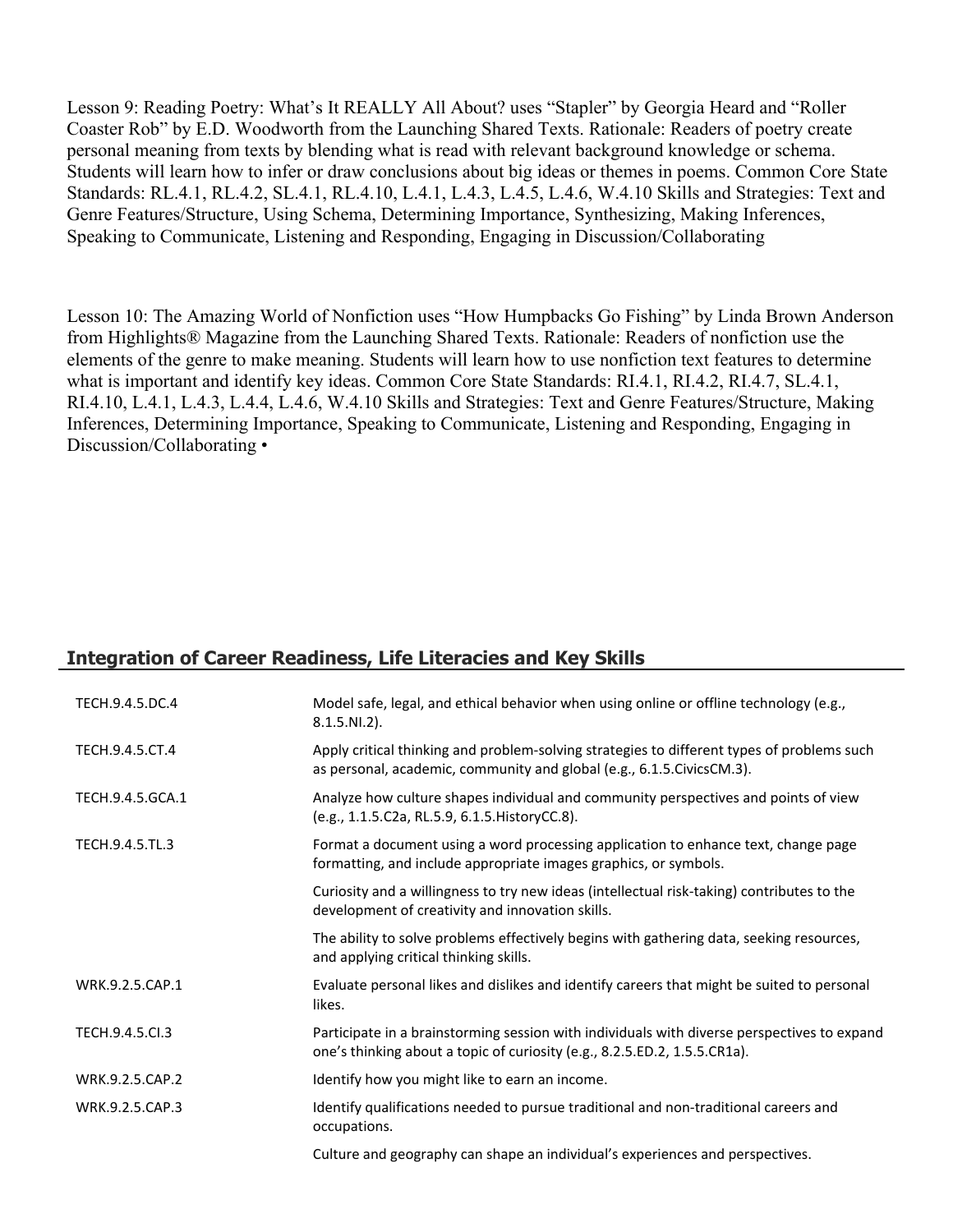WRK.9.2.5.CAP.4 Explain the reasons why some jobs and careers require specific training, skills, and certification (e.g., life guards, child care, medicine, education) and examples of these requirements.

#### **Technology and Design Integration**

In combination with the Writers workshop, students will produce a variety of work using technology to show understanding. students will interact with the lessons through the Smartboard.

| $CS.3 - 5.8.1.5$ . IC. 1 | Identify computing technologies that have impacted how individuals live and work and |
|--------------------------|--------------------------------------------------------------------------------------|
|                          | describe the factors that influenced the changes.                                    |

#### **Interdisciplinary Connections**

Students will learn about different disciplines through a variety of personal and group texts.

#### **Differentiation**

- Understand that gifted students, just like all students, come to school to learn and be challenged.
- Pre-assess your students. Find out their areas of strength as well as those areas you may need to address before students move on.
- Consider grouping gifted students together for at least part of the school day.
- Plan for differentiation. Consider pre-assessments, extension activities, and compacting the curriculum.
- Use phrases like "You've shown you don't need more practice" or "You need more practice" instead of words like "qualify" or "eligible" when referring to extension work.
- Encourage high-ability students to take on challenges. Because they're often used to getting good grades, gifted students may be risk averse.

#### **Definitions of Differentiation Components**:

- o Content the specific information that is to be taught in the lesson/unit/course of instruction.
- o Process how the student will acquire the content information.
- o Product how the student will demonstrate understanding of the content.
- o Learning Environment the environment where learning is taking place including physical location and/or student grouping

#### **Differentiation occurring in this unit:**

Students will be offered leveled texts based on skill and interest.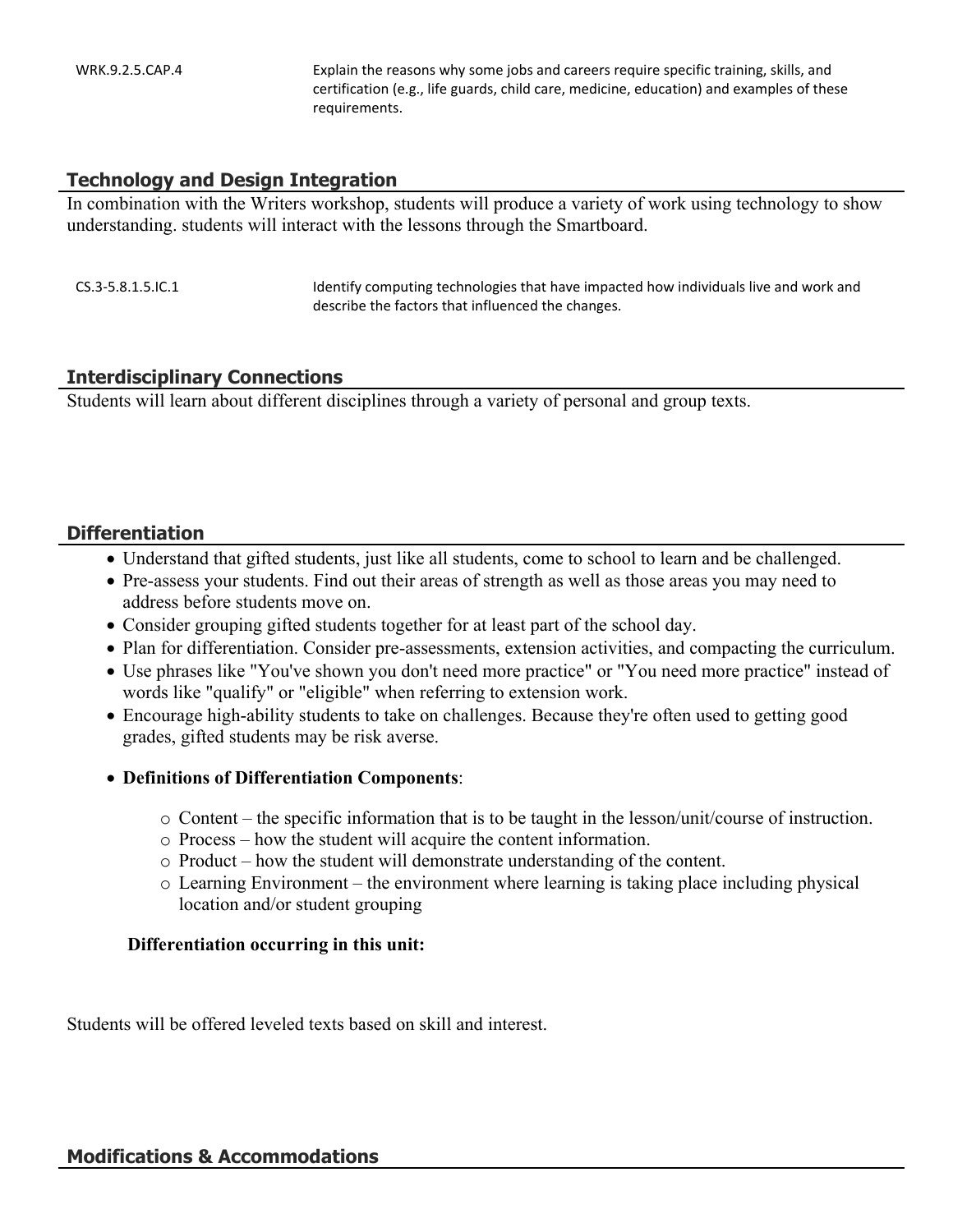Refer to QSAC EXCEL SMALL SPED ACCOMMOCATIONS spreadsheet in this discipline.

## **Modifications and Accommodations used in this unit:**

IEP and 504 accommodations will be utilized.

#### **Benchmark Assessments**

**Benchmark Assessments** are given periodically (e.g., at the end of every quarter or as frequently as once per month) throughout a school year to establish baseline achievement data and measure progress toward a standard or set of academic standards and goals.

#### **Schoolwide Benchmark assessments:**

Aimsweb benchmarks 3X a year

Linkit Benchmarks 3X a year

DRA

## **Additional Benchmarks used in this unit:**

DRA

Aimsweb

# **Formative Assessments**

Assessment allows both instructor and student to monitor progress towards achieving learning objectives, and can be approached in a variety of ways. **Formative assessment** refers to tools that identify misconceptions, struggles, and learning gaps along the way and assess how to close those gaps. It includes effective tools for helping to shape learning, and can even bolster students' abilities to take ownership of their learning when they understand that the goal is to improve learning, not apply final marks (Trumbull and Lash, 2013). It can include students assessing themselves, peers, or even the instructor, through writing, quizzes, conversation, and more. In short, formative assessment occurs throughout a class or course, and seeks to improve student achievement of learning objectives through approaches that can support specific student needs (Theal and Franklin, 2010, p. 151).

#### **Formative Assessments used in this unit:**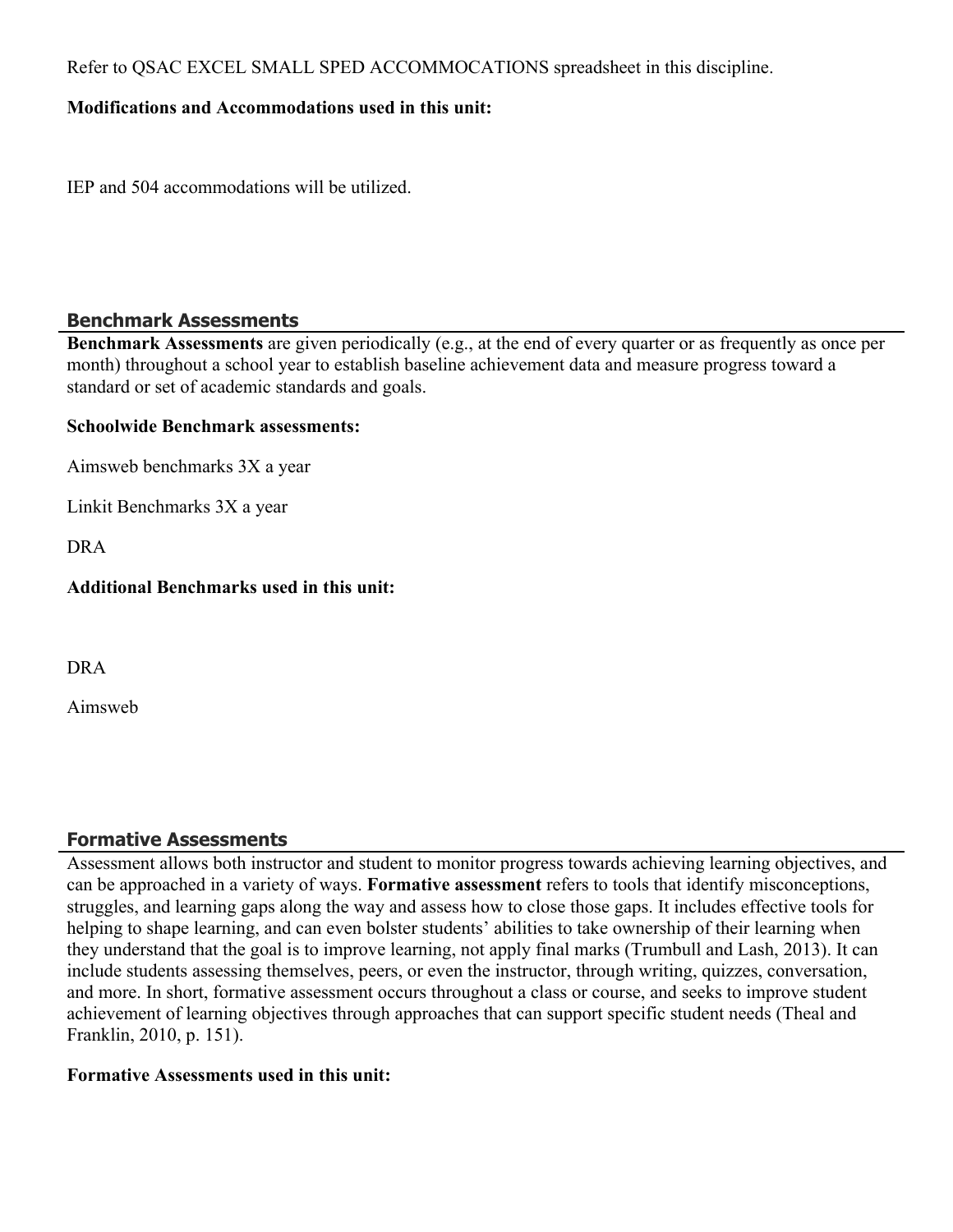discussion

Teacher observation

worksheets

conferencing

teacher made texts

#### **Summative Assessments**

**Summative assessments** evaluate student learning, knowledge, proficiency, or success at the conclusion of an instructional period, like a unit, course, or program. Summative assessments are almost always formally graded and often heavily weighted (though they do not need to be). Summative assessment can be used to great effect in conjunction and alignment with formative assessment, and instructors can consider a variety of ways to combine these approaches.

#### **Summative assessments for this unit:**

Unit summative tests

#### **Instructional Materials**

Instructional materials for the Schoolwide, Inc. Fiction Unit.

Mentor Texts<sup>-</sup>

s Albert by Donna Jo Napoli The Lonely Book by Kate Bernheimer Moonshot: The Flight of Apollo 11 by Brian Floca Planting the Trees of Kenya: The Story of Wangari Maathai by Claire A. Nivola Tomás and the Library Lady by Pat Mora A Whiff of Pine, a Hint of Skunk: A forest of poems by Deborah Ruddell

Launching Shared Texts

"Anchor Leg" by Rich Wallace, from Highlights® Magazine (Lexile Level: 520L) "Bee Smart!" by Karen Smith and Carey Moore (Lexile Level: 1090L) "Going Green in School" by Carol Lattimore (Lexile Level: 1270L) "How Humpbacks Go Fishing" by Linda Brown Anderson from Highlights® Magazine (Lexile Level: 990L) "The Library of My Dreams" by E.D. Woodworth "Roller Coaster Rob" by E.D. Woodworth "Stapler" by Georgia Heard "What a Pro Knows: Bubble Science" by Carly Schuna from Highlights® Magazine (Lexile Level: 990L)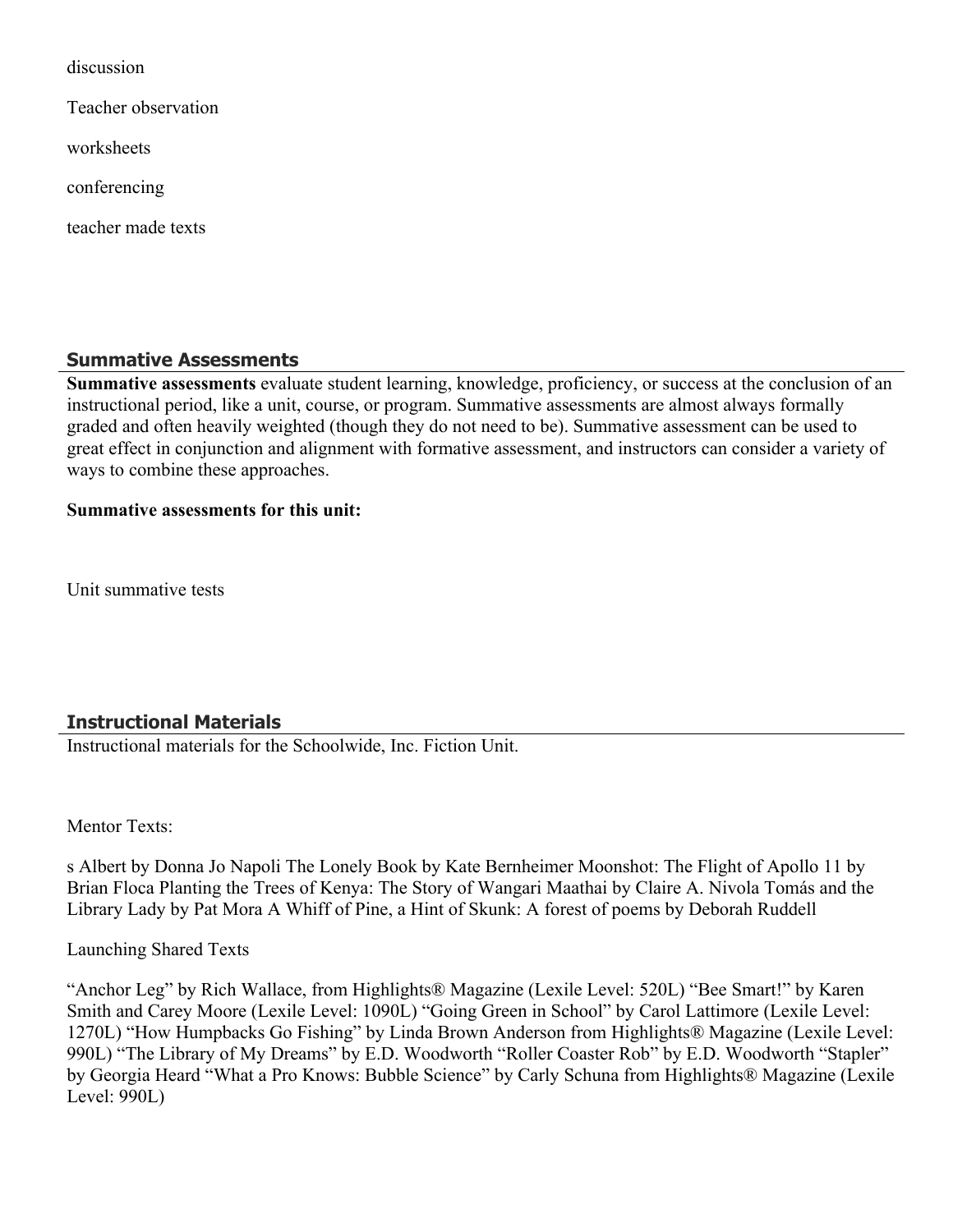# **Standards**

| LA.W.4.9   | Draw evidence from literary or informational texts to support analysis, reflection, and<br>research.                                                                                                                                                                                                                                                    |
|------------|---------------------------------------------------------------------------------------------------------------------------------------------------------------------------------------------------------------------------------------------------------------------------------------------------------------------------------------------------------|
| LA.RL.4.10 | By the end of the year, read and comprehend literature, including stories, dramas, and<br>poems at grade level text-complexity or above, with scaffolding as needed.                                                                                                                                                                                    |
| LA.W.4.10  | Write routinely over extended time frames (time for research, reflection,<br>metacognition/self-correction and revision) and shorter time frames (a single sitting or a<br>day or two) for a range of discipline-specific tasks, purposes, and audiences.                                                                                               |
| LA.RI.4.4  | Determine the meaning of general academic and domain-specific words or phrases in a<br>text relevant to a grade 4 topic or subject area.                                                                                                                                                                                                                |
| LA.SL.4.1  | Engage effectively in a range of collaborative discussions (one-on-one, in groups, and<br>teacher-led) with diverse partners on grade 4 topics and texts, building on others' ideas<br>and expressing their own clearly.                                                                                                                                |
| LA.SL.4.3  | Identify the reasons and evidence a speaker provides to support particular points.                                                                                                                                                                                                                                                                      |
| LA.L.4.4   | Determine or clarify the meaning of unknown and multiple-meaning words and phrases<br>based on grade 4 reading and content, choosing flexibly from a range of strategies.                                                                                                                                                                               |
| LA.SL.4.4  | Report on a topic or text, tell a story, or recount an experience in an organized manner,<br>using appropriate facts and relevant, descriptive details to support main ideas or themes;<br>speak clearly at an understandable pace.                                                                                                                     |
| LA.L.4.1   | Demonstrate command of the conventions of standard English grammar and usage when<br>writing or speaking.                                                                                                                                                                                                                                               |
| LA.RI.4.3  | Explain events, procedures, ideas, or concepts in a historical, scientific, or technical text,<br>including what happened and why, based on specific information in the text.                                                                                                                                                                           |
| LA.RI.4.7  | Interpret information presented visually, orally, or quantitatively (e.g., in charts, graphs,<br>diagrams, time lines, animations, or interactive elements on Web pages) and explain how<br>the information contributes to an understanding of the text in which it appears.                                                                            |
| LA.RI.4.1  | Refer to details and examples in a text and make relevant connections when explaining<br>what the text says explicitly and when drawing inferences from the text.                                                                                                                                                                                       |
| LA.L.4.3   | Use knowledge of language and its conventions when writing, speaking, reading, or<br>listening.                                                                                                                                                                                                                                                         |
| LA.L.4.5   | Demonstrate understanding of figurative language, word relationships, and nuances in<br>word meanings.                                                                                                                                                                                                                                                  |
|            | Key Ideas and Details                                                                                                                                                                                                                                                                                                                                   |
| LA.RI.4.2  | Determine the main idea of a text and explain how it is supported by key details;<br>summarize the text.                                                                                                                                                                                                                                                |
| LA.RI.4.8  | Explain how an author uses reasons and evidence to support particular points in a text.                                                                                                                                                                                                                                                                 |
| LA.L.4.6   | Acquire and use accurately grade-appropriate general academic and domain-specific<br>words and phrases, including those that signal precise actions, emotions, or states of<br>being (e.g., quizzed, whined, stammered) and that are basic to a particular topic (e.g.,<br>wildlife, conservation, and endangered when discussing animal preservation). |
| LA.RL.4.3  | Describe in depth a character, setting, or event in a story or drama, drawing on specific<br>details in the text (e.g., a character's thoughts, words, or actions).                                                                                                                                                                                     |
| LA.RL.4.2  | Determine a theme of a story, drama, or poem from details in the text; summarize the<br>text.                                                                                                                                                                                                                                                           |
| LA.RL.4.4  | Determine the meaning of words and phrases as they are used in a text, including those                                                                                                                                                                                                                                                                  |